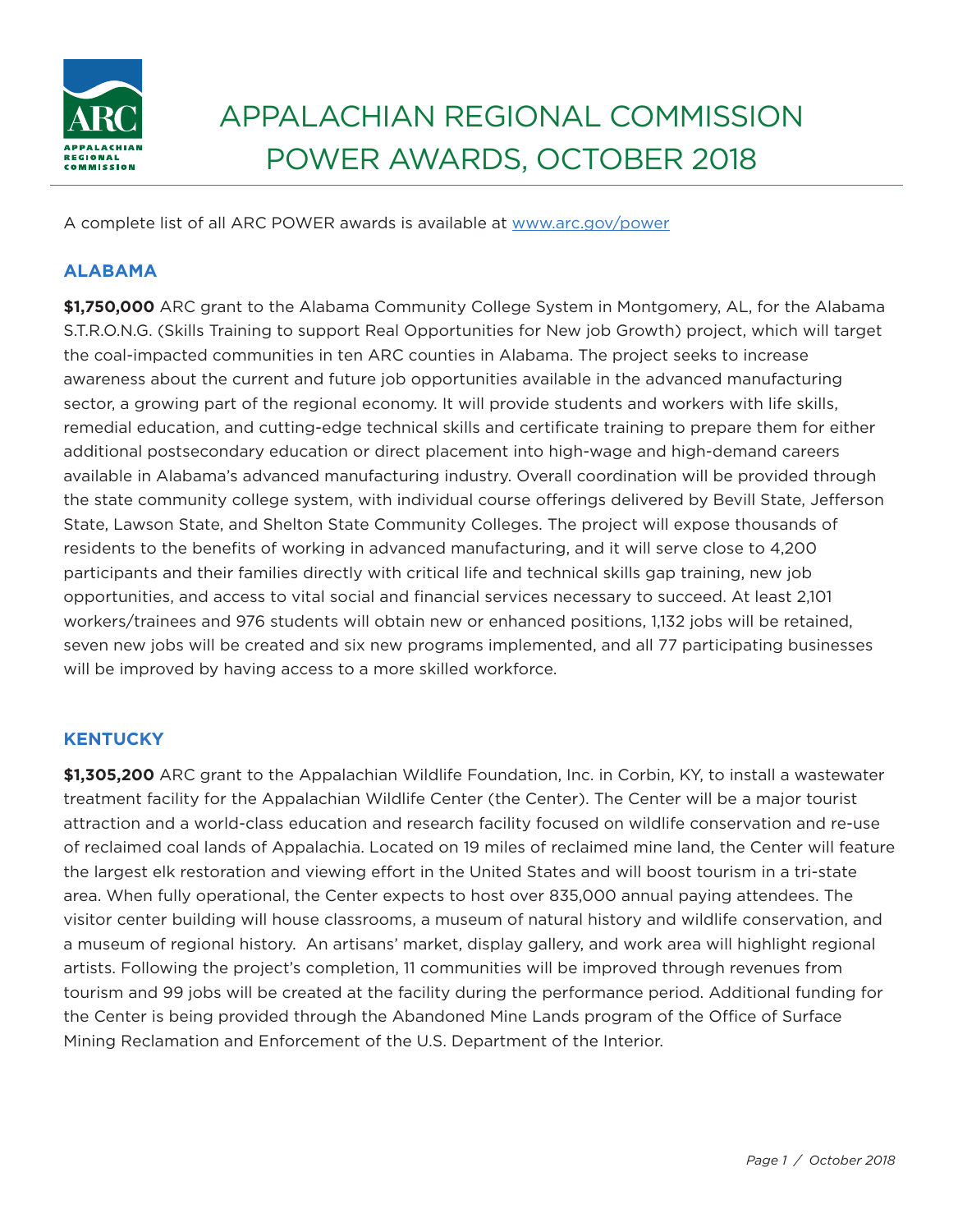**\$1,000,000** ARC grant to the Center for Rural Development in Somerset, KY, to support the Center's Community Oriented Access to Learning (COAL) program. This training program will serve 14 counties in southern and eastern Kentucky that have been severely impacted by the downturn of coal production. The program will assist unemployed and under-employed individuals from these communities in obtaining training and education that will support them in finding employment. Additionally, the program will benefit employers within the region by providing a more skilled workforce to meet growing workforce demands. The grant will support training and education in two growing sectors: Allied health and Information Technology. The COAL program will also offer much-needed soft skills training. The COAL program expects that 50 Allied Health workers/trainees will obtain employment in a field related to their training, 110 Information Technology students will obtain employment and/or move into a higherlevel position based on the training they receive through this program, and 26 broadband technology students will obtain employment and/or continue their education.

**\$600,000** ARC grant to hazard Community and Technical College (hCTC) in hazard, KY, to expand the college's welding technology program. hCTC's welding technology program is operating at capacity and the demand generated by regional employers exceeds the resources available to the college. The grant will fund renovations, equipment, and personnel, serving at least 12 more students per cohort in each short-term training. The training is developed in consultation with area employers. At the end of the grant period, hCTC expects 70 workers/trainees will obtain a job in the field for which they were specifically trained and 60 students will complete the credit-bearing training program. The expansion of the welding program builds on a prior POWER grant to hCTC to expand its course offerings in four other career clusters.

**\$80,000** ARC grant to Southeast Kentucky Community and Technical College in Cumberland, KY, for an assessment of investment opportunities in five Southeastern Kentucky counties (Bell, harlan, Knott, Letcher, Perry), focusing on identifying redevelopment projects that also include potential entrepreneurship components. The assessment will include an executive summary that presents an overview of creative place-making in the five-county region, an economic and financial snapshot for each county, and investment case studies from within Southeastern Kentucky as well as from outside the region. The findings will yield a set of recommended investments and opportunities. Additionally, a communications strategy will be released to help market these opportunities to local communities, developers, and philanthropies. The assessment will tie in the work of six POWER-funded projects in the area.

#### **MISSISSIPPI**

**\$730,559** ARC grant to the Golden Triangle Planning and Development District in Starkville, MS, to support a project that will diversify the economy of four coal-impacted Mississippi counties (Choctaw, Kemper, Webster, Winston) by building a competitive manufacturing workforce. The project's first goal is to implement a middle-skill manufacturing training program based on the *Mississippi Works Smart Start Career Pathway Model* to build up a skilled workforce in the four counties. The second goal is to strengthen existing *Pathway Model* programs in the region, especially work experience opportunities.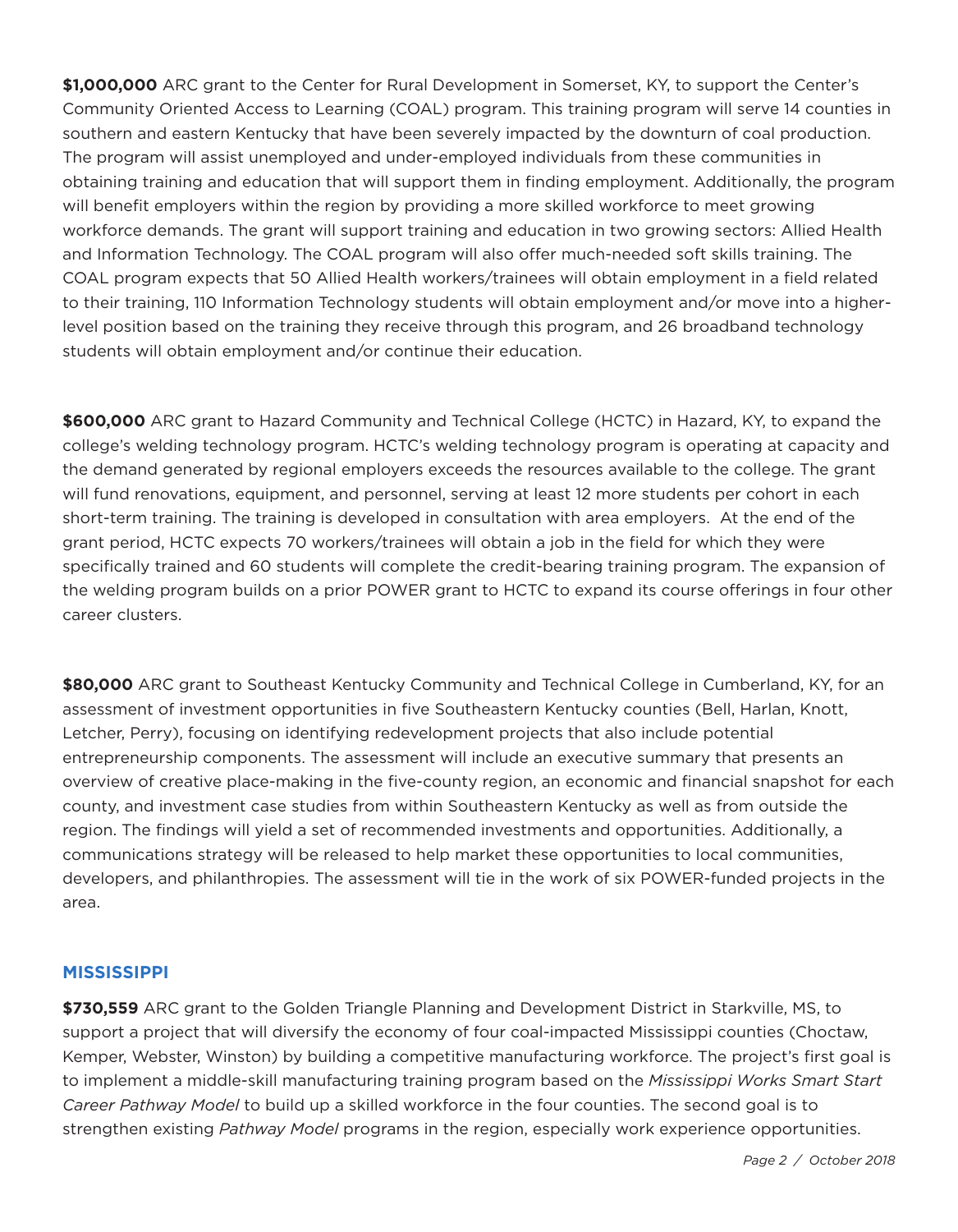Developed by the State of Mississippi, the *Pathway Model* consists of intensive career development, necessary skills assessment, and basic skills development with career enrichment activities geared toward in-demand, middle-skilled occupations. Training will be provided by three area community colleges. At least six of the eight participating companies will be improved by hiring students and trainees. It is anticipated that 108 of the students who enter a training program will complete and obtain employment. All 165 incumbent workers will benefit from having higher level skills, and 31 of the unemployed adults will obtain employment.

#### **NORTH CAROLINA**

**\$1,250,000** ARC grant to the Southwestern NC Planning and Economic Development Commission in Sylva, NC, for physical improvements to the Western North Carolina Farmers Market (WNCFM). This investment will bring the market to appropriate standards and capacity to expand the region's food and agricultural economy. The project will strengthen the economy in an area that has seen job losses associated with the closure of a nearby coal-fired power plant and the conversion of another coal-power generation facility to natural gas. The infrastructure improvements will provide immediate benefits to 64 market-dependent businesses, will attract new clients and consumers to the market, and will provide space to incubate value-added businesses. Construction of a Value-Added Food Business Support Center, managed by Blue Ridge Food Ventures, will expand operations at the WNCFM to include entrepreneurs engaged in production and sale of foods, cosmetics, and natural products in an FDAcertified facility. Performance outcomes from this investment are expected to include 64 businesses improved, 36 businesses created, 50 new jobs created, 120 existing jobs retained, 150 students improved, 25 worker trainees improved, and \$700,000 in leveraged private investment. Additional funding is being provided by the North Carolina Department of Agriculture.

**\$940,000** ARC grant to Mountain BizWorks in Asheville, NC, for a collaborative regional approach to expanding Western North Carolina's (WNC) promising outdoor gear manufacturing industry. With a focus on fostering entrepreneurship in this sector, the project will leverage assets within the region's coal-impacted communities to create and grow new businesses. These assets include a skilled workforce, the region's manufacturing heritage, and popular natural and cultural resources. The project will also support timely economic diversification in WNC's communities that have lost jobs and economic activity related to coal industry contractions, including the conversion of coal-fired power generating facilities, the closure of a key coal rail yard, and the loss of mining-related customers for local manufacturers. Strategies for boosting the outdoor gear sector include workforce development, entrepreneurship and access to capital, supply chain optimization, and engagement of local economic development practitioners. To advance the sector, Western Carolina University will develop new degree and certificate programs and the area's community colleges will promote outdoor industry career pathways. Outcomes for this project are expected to include 100 businesses improved, 50 students improved, 45 workers/trainees improved through enhanced skills, \$4 million in leveraged private investment, 35 new businesses created, 150 new jobs created, 65 jobs obtained, and \$6 million in new revenue by participating firms.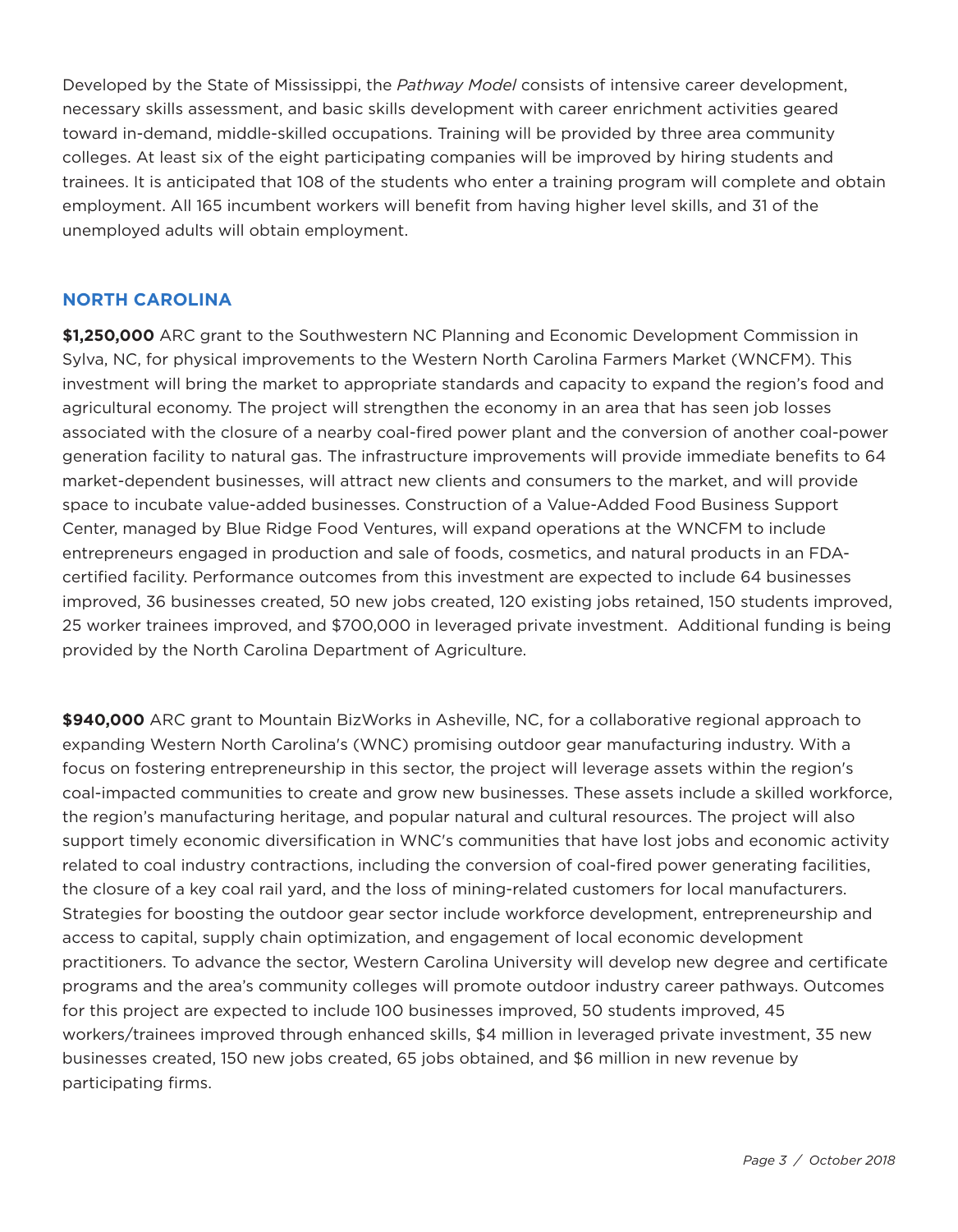**\$100,000** ARC grant to Mayland Community College in Spruce Pine, NC, on behalf of the Community Colleges of Appalachia (CCA) to develop two strategic plans that address both opioid issues and entrepreneurial training in the coal-impacted communities served by the community colleges. The funding will allow two CCA colleges from each of the thirteen ARC states to participate in the plans' formulation. As plans are developed, they will be made available to all community colleges in the Appalachian region, fostering partnerships that address ARC's goals of developing and maintaining a healthy workforce and creating environments that support the growth of entrepreneurial enterprises. This project will help identify sources of funding that will help with the implementation of the plans.

**\$99,000** ARC grant to the Piedmont Triad Regional Council in Kernersville, NC, for a strategic plan to address the current and future workforce needs of Forsyth and Surry counties—two counties that are experiencing challenges associated with the decline of the coal supply chain as local manufacturers lose customers in the coal industry. This plan will include a state-of-the-art workforce development and education center called the *Dream. Career. Academy.* The center's purpose will be to train workers to fit the needs of the local and regional economies and close the growing talent alignment and skills gap.

# **OHIO**

**\$750,000** ARC grant to Ohio University in Athens, Oh, for the Social Enterprise Ecosystem (SEE) program to foster social enterprise activities in coal-impacted communities in Ohio and West Virginia. The grant will support a two-year continuation and expansion of the one-year SEE pilot project previously funded by a POWER grant. Social enterprises use for-profit business strategies to achieve specific social benefits. The project focuses on several key areas, including entrepreneurial and business development, creating a ready workforce, building critical infrastructure (such as broadband), leveraging cultural assets to stimulate economic activity, building capacity for social enterprises, and convening and facilitating impact investors' investments in the region. Through the grant, new or strengthened social enterprises will serve at least 32 communities. Key partners for the work include the Foundation for Appalachian Ohio, the Parkersburg (WV) Area Community Foundation, and Rural Action. The project expects to improve the performance of at least 42 social enterprise businesses and help launch 17 new ones. In addition, the SEE team projects that 38 new jobs will be created, and the grant will yield at least \$6 million in leveraged private investment.

**\$538,200** ARC grant to the Lawrence County Economic Development Corporation in South Point, Oh, to foster the creation of a dynamic angel investment group serving the tri-state region of Ohio, Kentucky, and West Virginia. The project will build the technical capabilities of the Tri-State Angel Investing Group (TSAIG) so that increased amounts of private funds can be raised and invested in potential high-growth companies across 19 counties in Kentucky, Ohio, and West Virginia. The lack of angel capital is an impediment to entrepreneurial growth and job creation in the tri-state region. The expected outcomes for this project include 30 businesses improved, five new businesses created, 40 new jobs, 19 communities improved, and \$1 million in private investment that will be leveraged through ten new investors.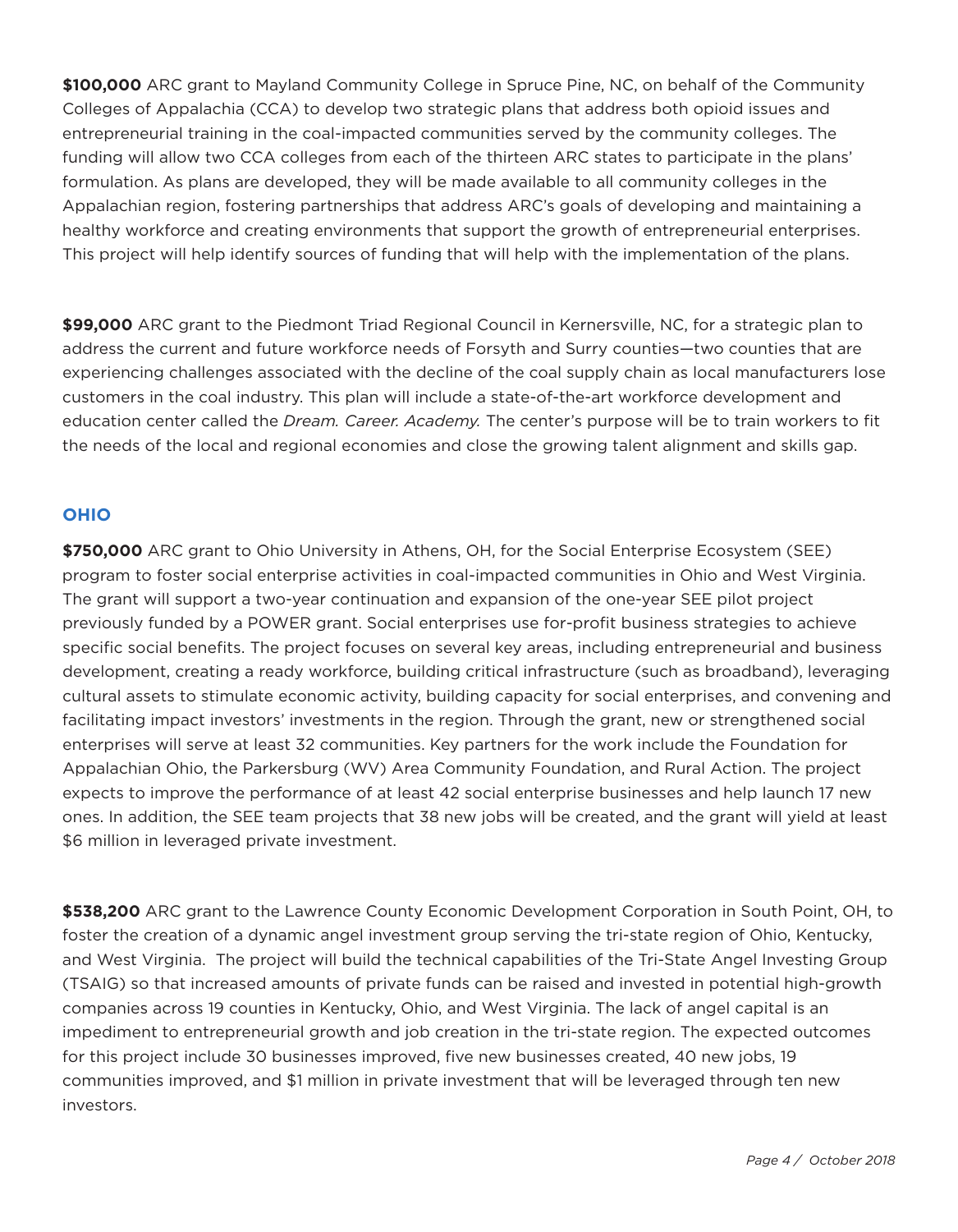**\$78,624** ARC grant to Buckeye hills Regional Council in Marietta, Oh, for a feasibility study examining broadband deployment opportunities along Route 33 in Ohio between Groveport and Belpre. half of Appalachian Ohio's residents and business are without broadband service that meets FCC standards. This study will analyze service gaps, gauge demand in underserved communities, inventory existing assets, and develop strategies for deployment. The ultimate goal is to attract new jobs and investments in areas affected by the loss of coal-related jobs and establish a new "high tech corridor."

**\$30,000** ARC grant to Growth Partnership for Ashtabula in Jefferson, Oh, to develop a strategic plan for Ashtabula County's rail and port transportation infrastructure. Due to the downturn of the coal economy, service has been cut at the County's ports and along its rail lines. The plan will inventory existing transportation infrastructure assets and review market needs in order to identify opportunities for greater usage of current assets by local businesses.

### **PENNSYLVANIA**

**\$1,227,447** ARC grant to the Southern Alleghenies Planning & Development Commission in Altoona, PA, to expand the Alleghenies Entrepreneurial Ecosystem ("Startup Alleghenies"). Startup Alleghenies seeks to recognize, encourage, and guide entrepreneurs to create new businesses or expand existing businesses, ultimately generating new jobs and investments in the Alleghenies Region. The project will identify innovative, entrepreneurial individuals and connect them with coaches/mentors who will link them with resources and training to facilitate their success. Startup Alleghenies first received a POWER grant in 2017, with the work focused on Blair, Cambria, and Somerset Counties. The new grant will help the Alleghenies Entrepreneurial Ecosystem increase the number of new business starts by expanding the geography served to include Bedford, Fulton, and huntingdon Counties and by enriching the offerings provided through the four existing pillars of the ecosystem including: providing coaching, creating places for entrepreneurs, establishing a network of resources, and producing events, gatherings, and trainings. The expansion is expected to create 30 new businesses, improve 20 existing businesses, leverage \$2 million in private investment, and create 150 new jobs. Additional funding for the work of Startup Alleghenies is provided by the U.S. Economic Development Administration (EDA) and the Community Foundation for the Alleghenies.

**\$1,035,000** ARC grant to Innovation Works, Inc. in Pittsburgh, PA, for the Western Pennsylvania Small Business Services for Coal-Impacted Communities (SBS) program. The project focuses on the revitalization of western Pennsylvania's coal-impacted communities through innovation and entrepreneurship by providing opportunities for those negatively impacted by contractions in the coal economy, including displaced individuals looking for new jobs or opportunities to start their own businesses, main-street businesses in need of business-support services, and new and existing manufacturing and technology businesses. The SBS is a joint initiative of Innovation Works/Ben Franklin Technology Partners of Southwestern Pennsylvania, Ben Franklin Technology Partners of Central and Northern Pennsylvania, and the University of Pittsburgh's Institute of Entrepreneurial Excellence (IEE). Together, they will provide opportunities through co-working spaces, accelerators, and incubators to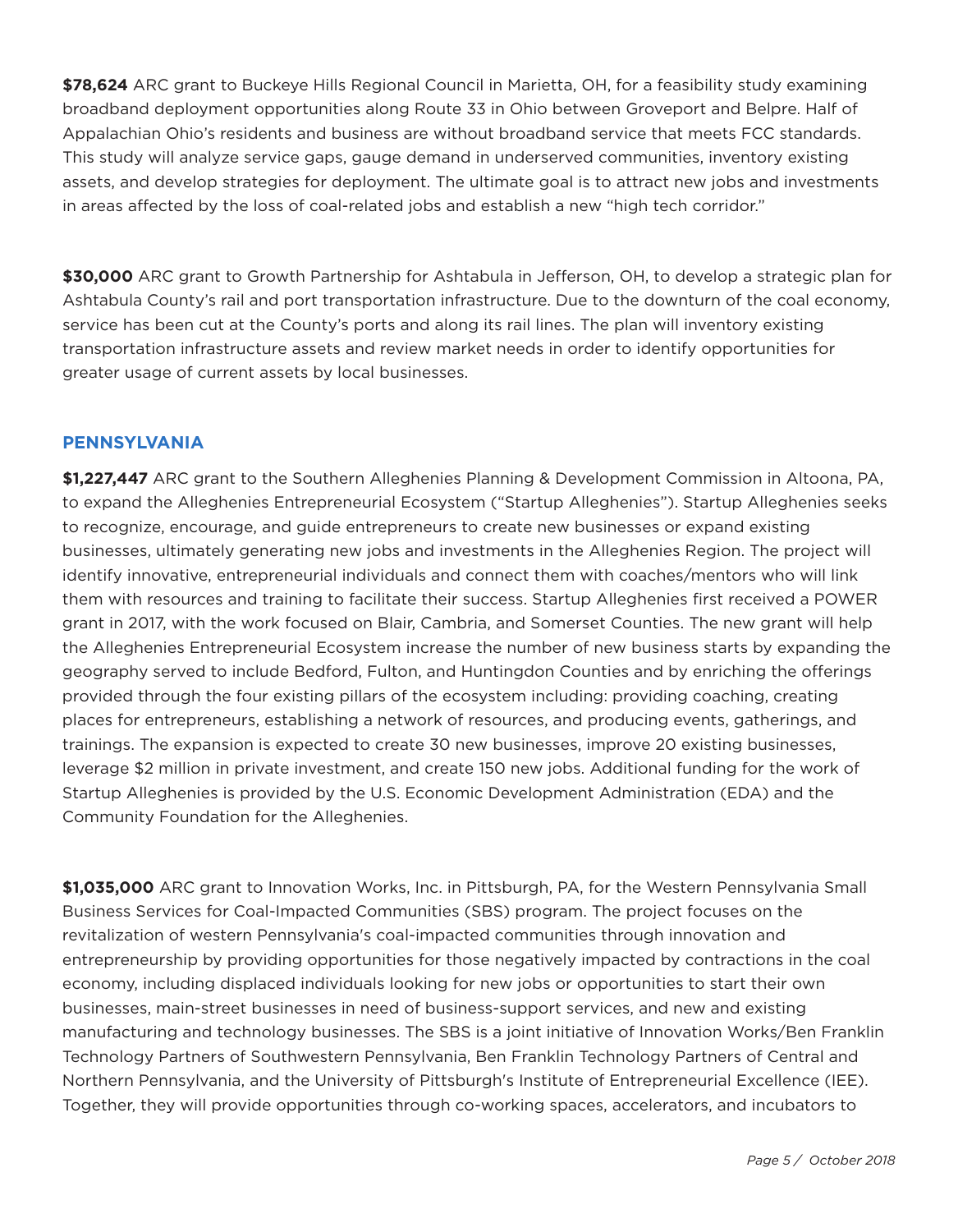service business owners, independent contractors, and entrepreneurs in communities where there are limited resources. Targeting 24 coal-impacted counties in western Pennsylvania, the project is expected to help create 32 new businesses and 156 new jobs, retain 260 existing jobs, and leverage \$20 million in private investment.

**\$670,000** ARC grant to Catalyst Connection in Pittsburgh, PA, for PA MAKES (Pennsylvania Manufacturing Assistance for Keystone Entrepreneurial Success). This initiative will be implemented in over 48 coal-impacted counties across Pennsylvania and use mini grants that will support small and medium manufacturing enterprises (SME's) in an "economic gardening approach" that provides targeted and direct assistance to companies. Catalyst Connection is the region's Manufacturing Extension Partnership (MEP), providing technical assistance to help businesses increase their competitiveness. PA MAKES' efforts to diversify and grow SMEs will include building SMEs' capacity, improving efficiencies and demand locally, stimulating job creation, and driving economic impact. To help SMEs become more competitive, PA MAKES will help these enterprises make strategic business investments that will foster market and product diversification and growth. Outcomes of the initiative are expected to include 42 businesses improved, 120 new jobs created, 1,200 jobs retained, and \$15 million in leveraged private investment.

**\$587,950** ARC grant to the Community College of Beaver County in Beaver, PA, for the Tristate Energy and Advanced Manufacturing (TEAM) Consortium in order to launch a three-part, regional (Pennsylvania, Ohio, and West Virginia) workforce development initiative. The initiative's goal is to increase enrollment and graduation from education and training programs to provide a supply of skilled workers for energy and advanced manufacturing (E&AM) industries that are critical to the resurgence of the tristate region. The initiative's first step is to align relevant curricula among higher education institutions in the three states to facilitate the creation of seamless pathways to jobs. The second is to provide the necessary online access to information and referrals to programs within E&AM, and the third builds on the success of outreach and engagement practices that raise awareness of, change perceptions about, and increase interest in pursuing occupations in targeted STEM manufacturing sectors. Within three years of completion of this project all 120 participating businesses will be improved by upskilling their current workforce and/or hiring new workers, 600 jobs will be created, 402 students will obtain employment, 752 workers will have higher skills, and eight new programs will be implemented. The grant builds on work funded by the Claude Worthington Benedum Foundation and Chevron and takes advantage of an agreement for developing the region's shale resources signed in 2015 (and subsequently renewed) by the Governors of the three participating states.

**\$72,000** ARC grant to the Pennsylvania Environmental Council in Pittsburgh, PA, for a feasibility study assessing the uncompleted sections of the Erie to Pittsburgh Trail and the PA Wilds Loop. These two trails are a part of the Industrial heartland Trails Coalition, which utilizes existing natural and cultural assets in the region to diversify the local economies. Work will include right-of-way acquisition assessments, community outreach, segment prioritizations, and identifying funding sources that will help cover the costs of completing the final 210 miles in the trail system. The local communities have already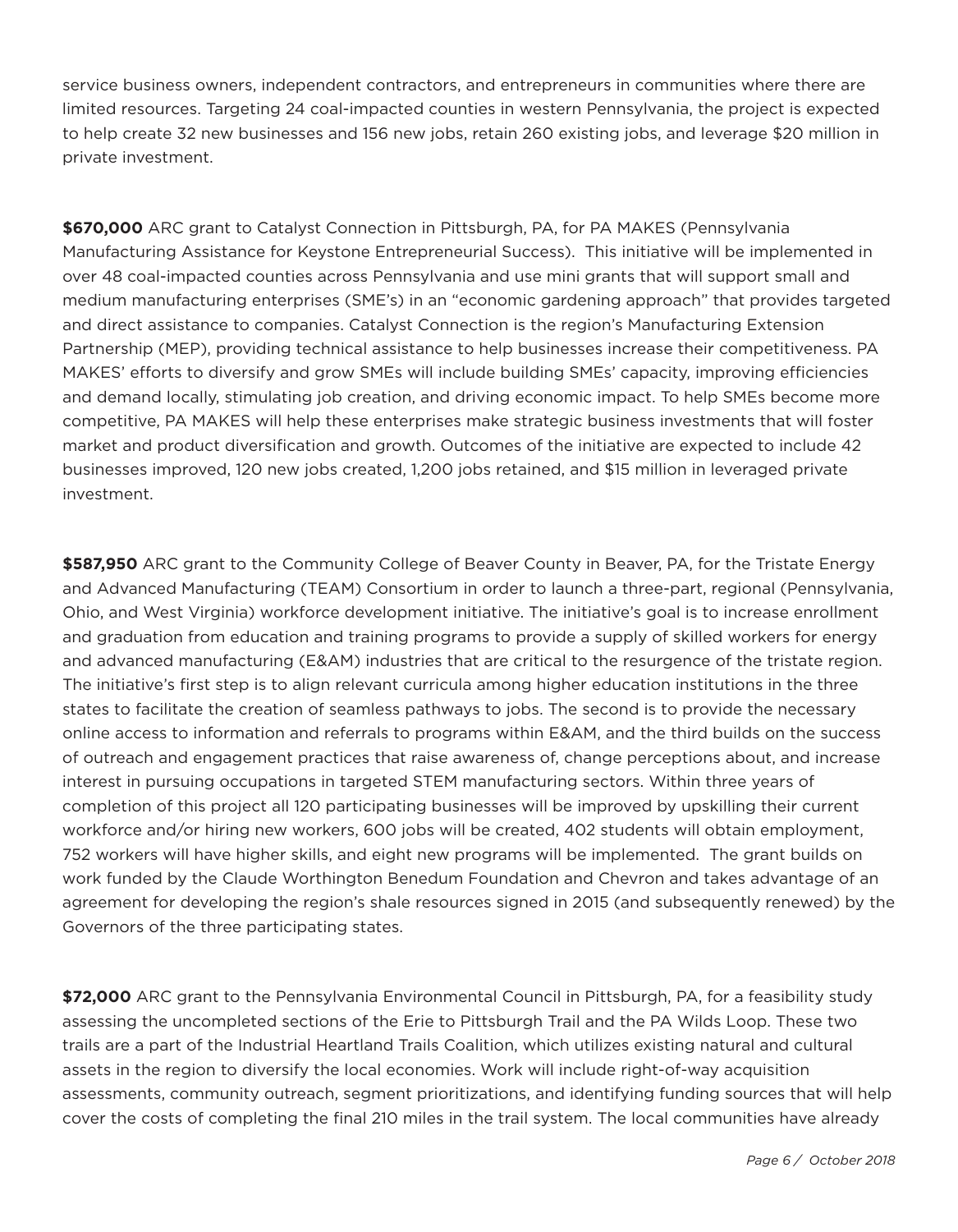seen the benefits of a burgeoning tourism sector from recently completed trail sections. A previous POWER grant is supporting entrepreneurship activities in the Pennsylvania Wilds.

**\$40,000** ARC grant to SEDA-Council of Governments in Lewisburg, PA, for a feasibility study of broadband access in four central Pennsylvania counties (Clinton, Lycoming, Northumberland, Union). The study will assess current broadband needs in the four-county region and review existing infrastructure assets, both public and private. With this data, three communities in each county found to likely benefit the most from increased access to broadband will be selected for further implementation projects. The study will also help create a model Request For Proposals (RFP) that can be used for future implementation projects.

### **TENNESSEE**

**\$1,500,000** ARC grant to the Volunteer Energy Cooperative in Decatur, TN, for the Internet of Things (IoT) Innovation Ecosystem Project. This project involves the buildout of an Internet of Things ecosystem with three components: an IoT technology platform, innovation partners, and an entrepreneurial ecosystem. Volunteer Energy Cooperative (VEC) is developing the IoT technology platform by deploying fiber optic broadband and smart grid technology to improve real time management of power supply and demand. These investments will drive the prototyping of technology solutions by innovation partners like Tennessee Tech University and the Massachusetts Institute of Technology Lincoln Laboratory. Viable solutions can be further developed and commercialized by entrepreneurial clients of the Biz Foundry and other entrepreneur centers in the Launch Tennessee network, itself a prior POWER grantee. An IoT innovation ecosystem holds the promise of utilizing local utility infrastructure to expand rural broadband access and to generate new businesses and jobs from an emerging "data economy." Anticipated outcomes of deployment include \$4.4 million of additional grid improvements by VEC, 416 households improved by subscribing to fiber broadband service, 22 businesses improved by subscribing to fiber broadband service, 250 households improved by subscribing to load management service, and 13 businesses improved by subscribing to load management service.

**\$68,000** ARC grant to Appalachian Community Federal Credit Union in Kingsport, TN, to underwrite a study for developing an affordable, flexible loan program called *Funding the Future*. The program will focus on providing accessible financing to residents in a 17-county area across Kentucky, Tennessee, and West Virginia for in-demand certificate training programs. Despite being hit by the decline of the coal industry, there exists a demand for good-paying jobs in the service area including welders, line technicians, and commercial truck drivers. Current loan programs at the state and federal level are limited in what they can offer for certificate-granting programs and are restrictive in what can be paid for using loan funds. *Funding the Future* looks to fill the existing funding gap by providing flexible loans for indemand programs that can also be used to cover living expenses and tools of the trade, as well as tuition and books.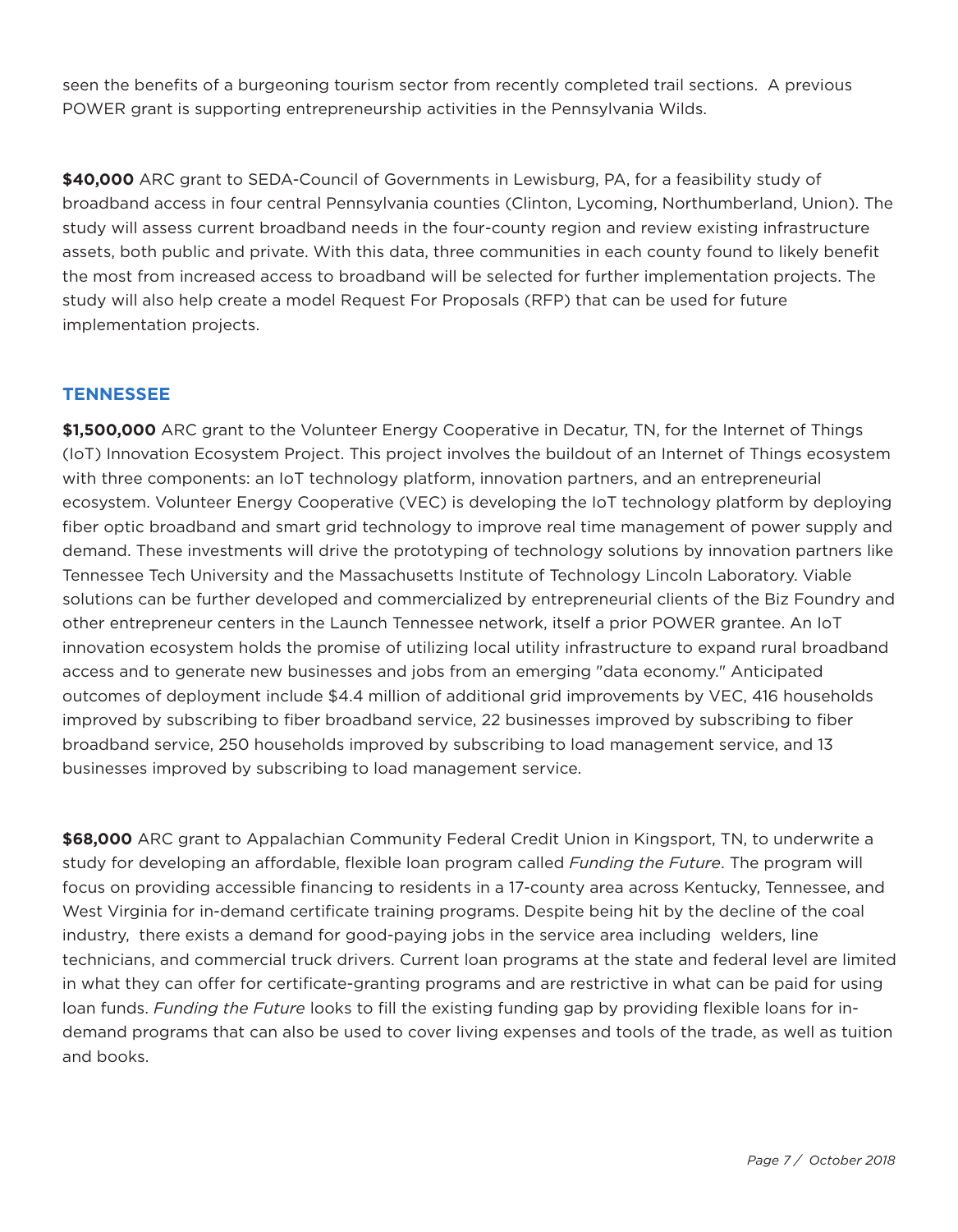### **VIRGINIA**

**\$2,500,000** ARC grant to Virginia Community Capital in Christiansburg, VA, for *Impact Appalachia: A Market-Making Fund for Central Appalachia*. The project will fill critical capital gaps to strengthen Central Appalachia's economy and accelerate market development for a six-state region (Kentucky, North Carolina, Ohio, Tennessee, Virginia, and West Virginia). *Impact Appalachia* will support business development and advance emerging sectors in the region by acting as an entrepreneurial ecosystem coordinator to increase the region's readiness and capacity to attract and absorb capital. It will provide grant-like funds to fill critical gaps in the investment pipeline and will serve as an investment vehicle providing capital to investment-ready businesses. It will also launch an impact investment fund that will raise and deploy affordable capital to expand essential infrastructure and invest in job-creating businesses that build local wealth and increase the number of quality jobs. The project is anticipated to improve 15 communities, leverage \$111 million of private capital, and create or retain 649 jobs.

**\$917,315** ARC grant to the LENOWISCO Planning District Commission in Duffield, VA, to conduct *Project Intersection*, a new regional 200-acre industrial site in the coalfields of southwestern Virginia. LENOWISCO will partner with the Norton Industrial Development Authority and Lonesome Pine Regional Industrial Facilities Authority in developing the site on abandoned mine land. The ARC grant will be paired with a portion of an already awarded grant from the Abandon Mine Lands (AML) Pilot program of the Office of Surface Mining Reclamation and Enforcement at the U.S. Department of the Interior. Project activities will yield a highly visible, highly desirable, regional industrial and business site. *Project Intersection* is situated at the junction of U.S. highways 23 and 58A, with the highest cumulative non-Interstate traffic volume in far southwestern Virginia. No comparable combination of available land and transportation infrastructure exists in that part of the state. The development of *Project Intersection* aids the effort to foster diversification and rejuvenation of the regional economy, luring private investment and new employment opportunities. The initial phase of development will create 75 jobs and an initial private capital investment of \$10 million as a result of companies locating at the site.

#### **WEST VIRGINIA**

**\$2,034,667** ARC grant to Coalfield Development Corporation in Wayne, WV, to support its Social Enterprise and Economic Diversification-Leveraging Investment for Transformation (SEED-LIFT) project. The project's primary objective is to remove barriers to participating in the workforce. SEED-LIFT plans to improve the education and skill-sets of residents to ensure workforce readiness within a four-county region in West Virginia (Lincoln, McDowell, Mingo, Wayne). It will strengthen cultural assets (especially coal community downtowns) by investing in community-based real estate development through socialentrepreneur oriented revitalization concepts; and will continue to grow Coalfield Development Corporation's network of employers leading to reemployment training and job placement services. Lastly, the project will recapitalize existing social enterprises to expand job creation and business development. At the project's completion, there will be seven communities improved, 60 jobs created, three new businesses created, revenues increased by 35 percent, 50,000 square feet of redeveloped downtown space, and \$7 million in leveraged private investment. The project builds on the demonstrated success of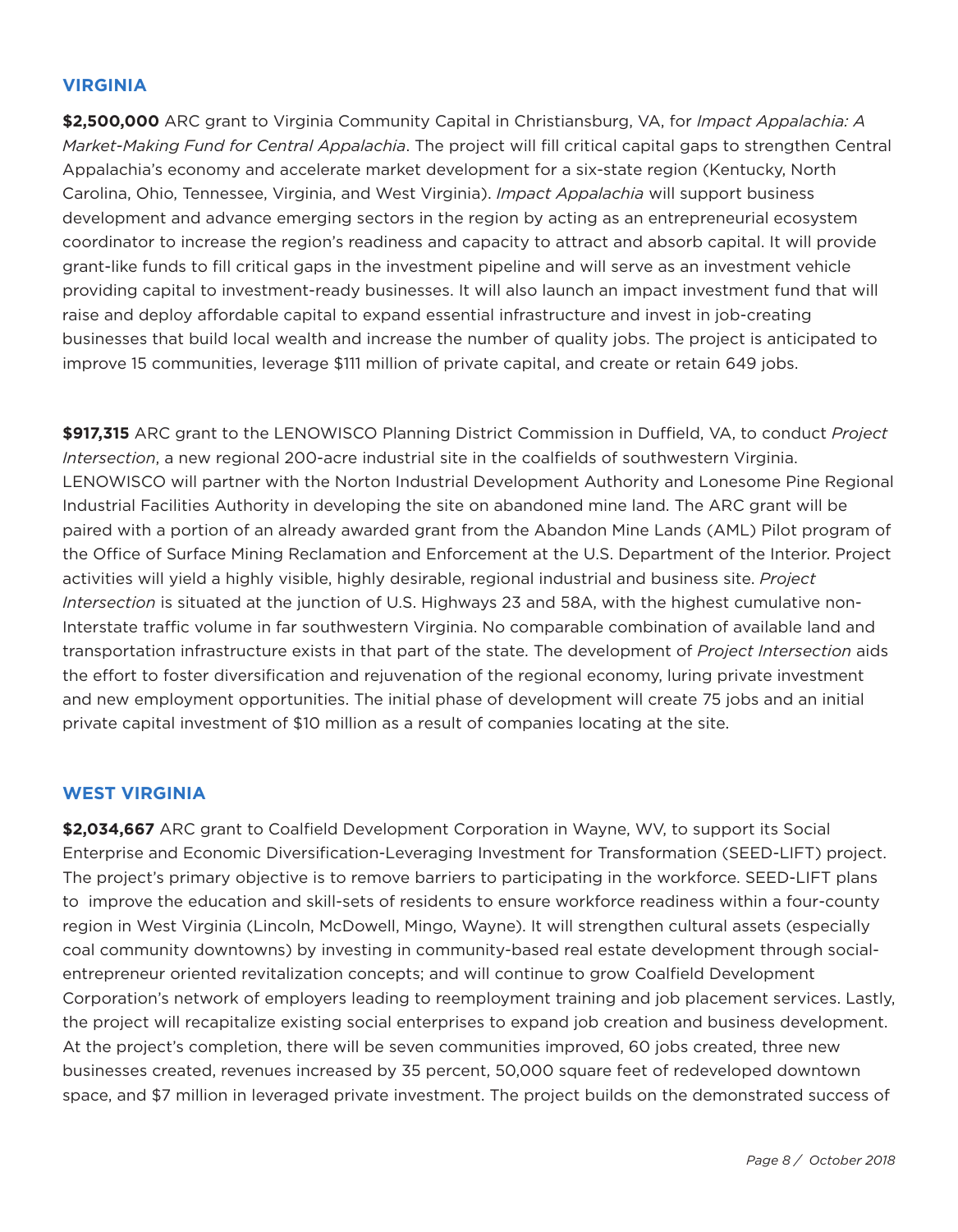Coalfield's previous POWER grant and its innovative 33-6-3 on-the-job training/education/life skills workforce development model. Additional funding is being provided by the Claude Worthington Benedum Foundation.

**\$1,800,000** ARC grant to the West Virginia Forest Products Cooperative, Inc. (WVFPC) in Princeton, WV, to foster a more competitive forest products-based industry in an interstate region centered at Princeton, West Virginia. WVFPC plans to develop a skilled, competitive workforce capable of utilizing advanced manufacturing equipment and processes for the manufacture of secondary forest products. Training will be provided through a partnership with the Robert C. Byrd Center for Advanced Manufacturing at Marshall University. The Cooperative will also encourage business development and entrepreneurial activities from the pool of trained members. These two initiatives will lead to the formation of a forest products hub that will allow businesses to be independent designers and manufacturers but at the same time capture the efficiencies of scale that are usually only afforded to larger companies. The resulting numbers at the project's completion are expected to include 50 new businesses created, 250 new jobs created, ten existing jobs retained, and \$4 million in leveraged private investment, 50 businesses improved, 1,000 workers improved, and 40 students improved. The U.S. Forest Service will provide manufacturing space for WVFPC.

**\$1,499,175** ARC grant to the Marshall University Research Corporation in huntington, WV, for the Creating Opportunities for Recovery Employment (CORE) Program. The program will develop a regional system to provide treatment and recovery services, job training, and placement assistance for displaced workers suffering from the effects of the downturn in coal production and the opioid epidemic in rural, southern West Virginia. Components of this large-scale project include three hubs offering peer recovery coaches and job training and placement, six Drug Free Moms and Babies sites, three new programs offering medication assisted treatment by health care providers, and a network of private sector partnerships. Other innovative aspects of the CORE Program feature development of social enterprises to create additional sustainable employment opportunities to those in recovery and leveraging sustainable investment in health care delivery services by developing a "pay for success" or other innovative financing model. Key partners in the project include the Region 1 Workforce Development Board, the West Virginia Perinatal Partnership, and Coalfield Development Corporation. As a result of the CORE Program, of 1,500 participating individuals, 850 will gain improvements in the form of documented placement in a new job or the retention of an existing job. Of 250 participating businesses, 83 will benefit, as measured by the successful hiring of at least one CORE client. Sixteen jobs will be created for professionals working in the partner agencies. Approximately three new business social enterprises will be formed, providing employment opportunity and social returns for their communities. Additional funding is being provided by the Claude Worthington Benedum Foundation.

**\$1,370,000** ARC grant to the Natural Capital Investment Fund (NCIF) in Shepherdstown, WV, for the Downtown Appalachia Redevelopment Initiative (REDI). The project seeks to create healthy downtown commercial districts with robust, resilient local economies in coal-impacted West Virginia towns by catalyzing downtown revitalization. Through an integrated, comprehensive set of strategies, REDI, in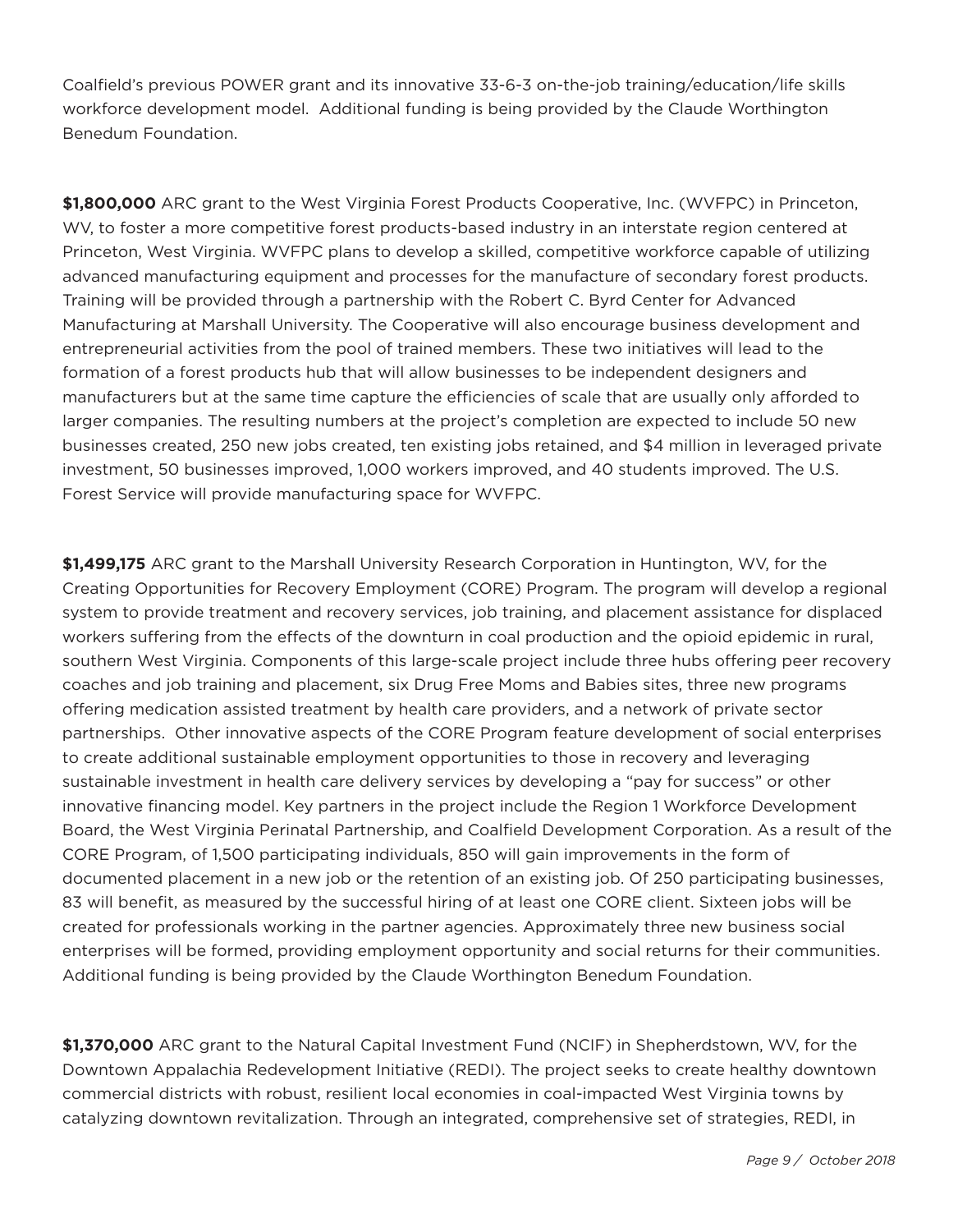collaboration with the Northern West Virginia Brownfields Assistance Center, will identify, grow, and support property owners, private developers, and community development groups who will invest in and manage their properties to benefit their communities, bringing about the return of healthy real estate markets and local economies, as well as creating economic opportunities. REDI will drive sustainable economic development downtown by building local capacity among private and public sector participants, enabling catalytic commercial real estate redevelopment projects through targeted technical assistance, and providing financial packaging, structuring, and equity-like financing for projects. In addition to providing technical assistance, NCIF will launch a Downtown Appalachia Redevelopment Loan Fund as a financial resource for eligible property owners. Expected initiative outcomes include: five communities served through the revitalization of significant buildings, five businesses improved through increased property values and/or revenues, \$8 million in leveraged private investment (LPI), 80 jobs retained, and 80 jobs created. Additional financial support for REDI is being provided by the Claude Worthington Benedum Foundation.

**\$749,001** ARC grant to BridgeValley Community and Technical College in South Charleston, WV, to develop a Construction, teleCommunications, and Energy (CCE) Workforce Training Center based in Montgomery, West Virginia. This center will provide workforce training in content areas identified by industry partners that provide the job skills needed to obtain an entry-level position in the industry. The center will also have hVAC and energy management coursework that will prepare students with the skills needed to obtain employment in the hVAC industry and electrical metering departments of utility companies. After completing eight weeks of training, students will be eligible for on-the-job training experiences at partnering companies. Expected project outcomes include ten businesses improved through access to skilled workforce and 202 workers/trainees improved through employment.

**\$100,000** ARC grant to West Virginia Geological & Economic Survey in Charleston, WV, for the State of West Virginia Broadband Development hub. The grant will fund an online hub hosting information concerning prospective broadband deployment in West Virginia. Initially ten counties and their municipalities will have access to a broadband development hub that will host content related to broadband deployment, including information on access, public rights-of-way, a database of currently available assets, and draft contracts for dealing with service providers. Multiple agencies throughout the state will contribute to the platform. The data collected throughout this process will then be used to create a *Guide to Broadband Development in West Virginia* and a supplemental legal toolkit. Once the initial ten counties' broadband deployment needs have been addressed, access to the broadband development hub will be extended to the rest of West Virginia. In addition to the POWER grant, an additional \$50,000 for the hub is being provided through special ARC funding for broadband work in distressed West Virginia counties.

**\$100,000** ARC grant to Region II Development Council, Inc. in huntington, WV, for a strategic plan that will analyze the feasibility and economic impact of potential heritage tourism projects along West Virginia State Route 152, also known as the Appalachian heartland highway. The proposed study will be a coordinated and comprehensive regional planning effort to create a tourism cluster that increases the